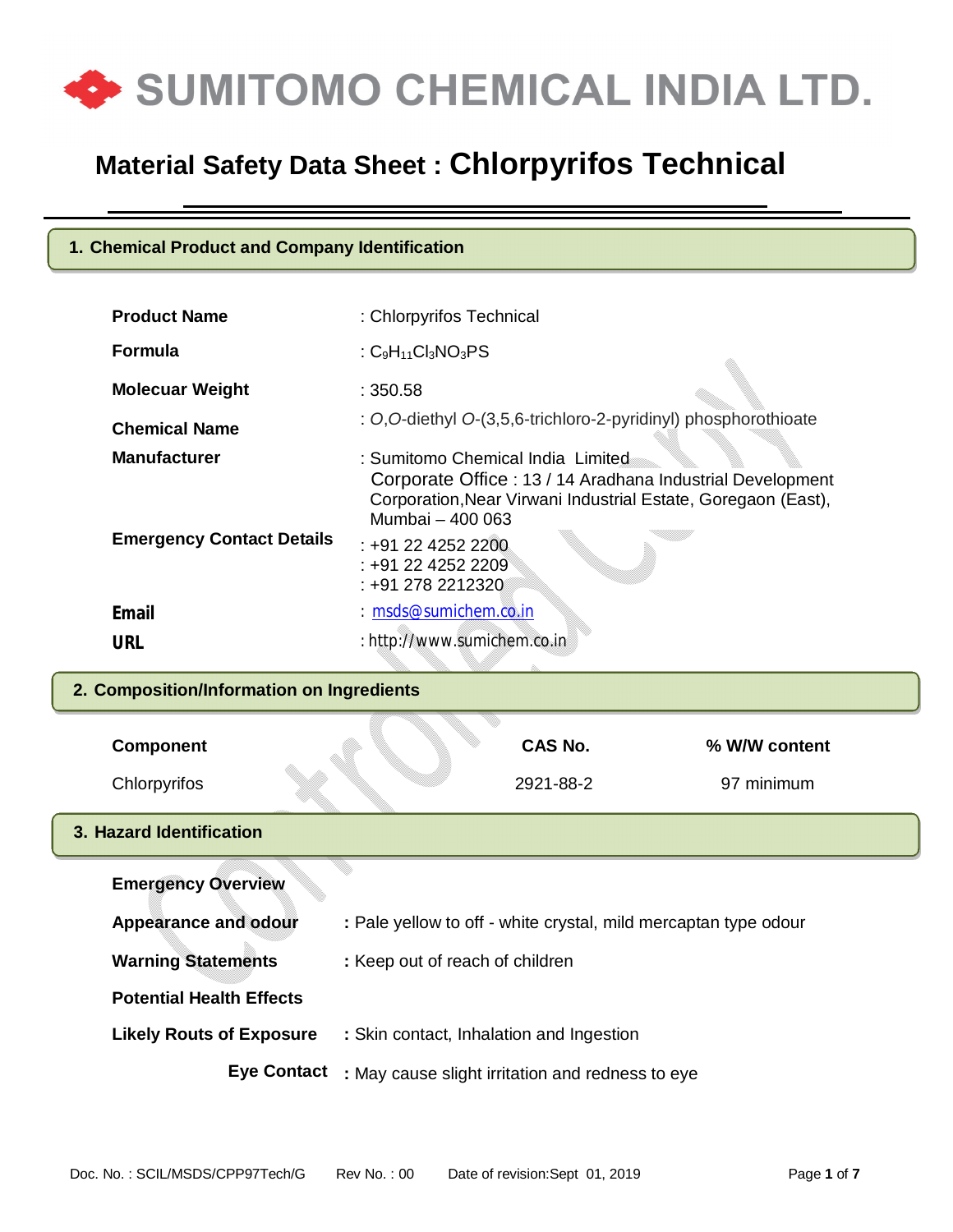

| <b>Skin contact</b>                       | : Not irritating to skin but irritation may occur on prolonged contact                                                                                                                                  |
|-------------------------------------------|---------------------------------------------------------------------------------------------------------------------------------------------------------------------------------------------------------|
| <b>Ingestion</b>                          | : If swallowed, this substance is considered to be toxic and likely to<br>cause damages to internal organs                                                                                              |
| <b>Inhalation</b>                         | : Repeated exposure may cause organophosphate type<br>cholinesterase inhibition. Sign and symptoms of excessive exposure<br>may be headache, dizziness, diarrhea, excessive urination &<br>convulsions. |
|                                           | <b>Environmental Hazards</b> : The product is an organophosphate insecticide                                                                                                                            |
| 4. First aid measures and Antidote        |                                                                                                                                                                                                         |
| Emergency and First Aid Procedure -       |                                                                                                                                                                                                         |
| If in Eyes                                | Immediately flush with plenty of clean water for 15-20 minutes.<br>Remove contact lenses if present after 5 minutes of washing. Get<br>medical attention.                                               |
| If on Skin                                | Take off contaminated clothing, rinse skin immediately with plenty of<br>water for 15-20 minutes. Get medical attention.                                                                                |
| If Inhaled                                | Remove person to fresh air, if required give artificial respiration. Get<br>medical attention.                                                                                                          |
| <b>If Swallowed</b>                       | Induce vomiting (ONLY for CONSCIOUS PERSON); Unconscious<br>person must be transferred to Physician/hospital for immediate<br>medical attention.                                                        |
| <b>Note to Physician</b>                  | Diagnosis can be confirmed estimating cholinesterase activity of<br>blood plasma.                                                                                                                       |
| <b>Antidote</b>                           | Administer Atropine Sulfate intravenously in dose of 2-4 mg for an<br>Adult. Administer 2 PAM 1000-2000 mg IM or IV for adult or 15<br>mg/Kg body weight for children.                                  |
| 5. Fire Fighting Measures                 |                                                                                                                                                                                                         |
| Hazardous product of<br><b>Combustion</b> | On decomposition it may give Hydrochloric acid, Ethyl sulphide,<br>Diethyl sulphide and Nitrogen oxides                                                                                                 |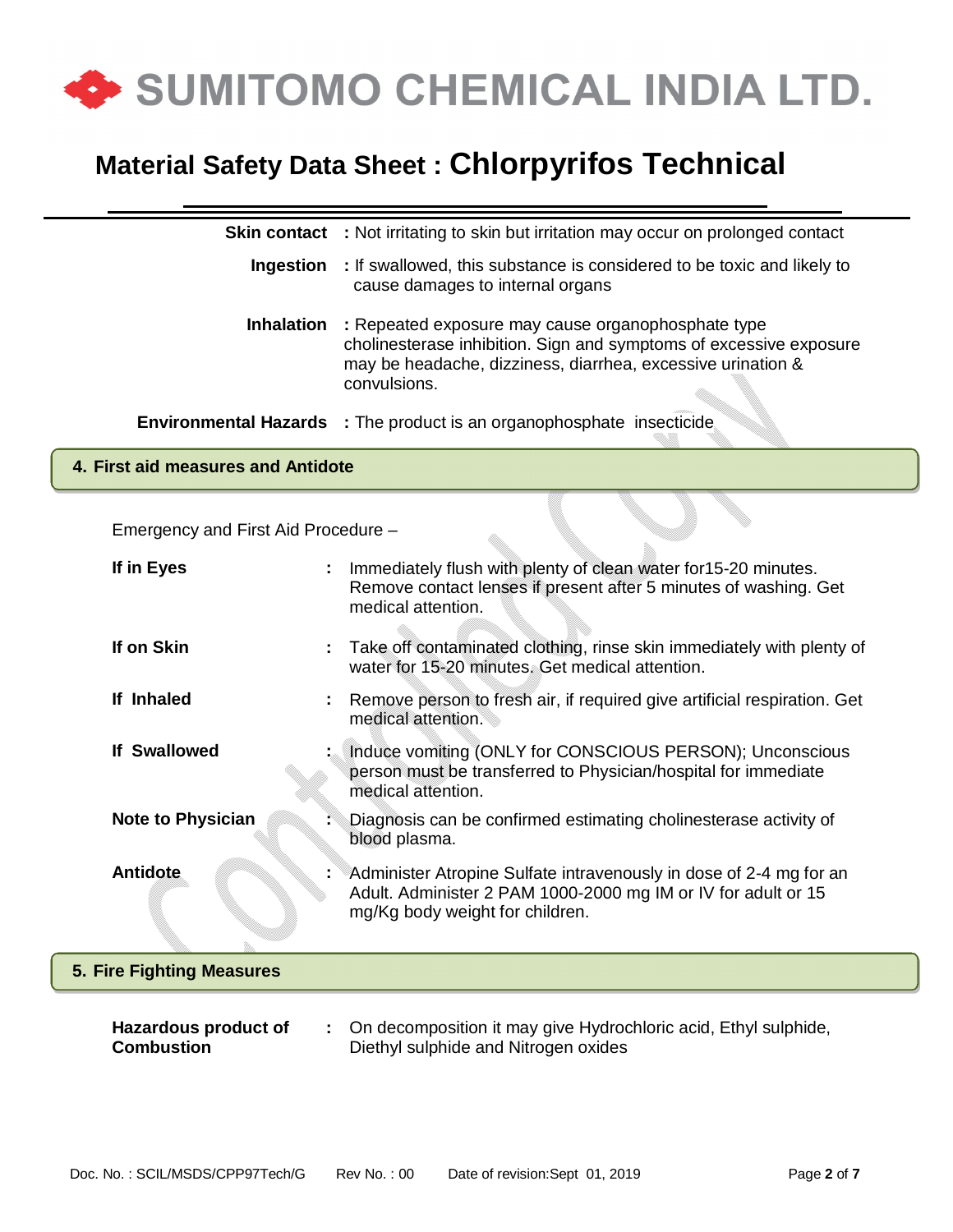

| <b>Extinguishing Media</b>                          |                                                                                                                                                                                                      | Foam, Dry chemical powder, CO <sub>2</sub> type fire extinguisher or Flood with<br>water.                                                                                                                                                                                                         |
|-----------------------------------------------------|------------------------------------------------------------------------------------------------------------------------------------------------------------------------------------------------------|---------------------------------------------------------------------------------------------------------------------------------------------------------------------------------------------------------------------------------------------------------------------------------------------------|
| <b>Unusual Fire and</b><br><b>Explosion Hazards</b> |                                                                                                                                                                                                      | Exothermic decomposition above 160°C. Violent rupture of<br>containers due to over pressurisation may occur                                                                                                                                                                                       |
| <b>Fire Fighting Equipment</b><br>- 11              |                                                                                                                                                                                                      | Evacuate area and fight fire from a safe distance. Approach from<br>upwind to avoid hazardous vapours and decomposition products.<br>Use self-contained breathing apparatus. Used equipments should be<br>thoroughly decontaminated.                                                              |
| 6. Accidental Release Measure                       |                                                                                                                                                                                                      |                                                                                                                                                                                                                                                                                                   |
|                                                     |                                                                                                                                                                                                      |                                                                                                                                                                                                                                                                                                   |
| <b>Personal</b><br><b>Protection</b>                | Observe all protection and safety precautions. Depending on the<br>magnitude of the spill, use of eye protection, gloves and boots when<br>cleaning up spills are recommended. For PPE see Section 8 |                                                                                                                                                                                                                                                                                                   |
| Steps to be taken<br>in case of a spill             | It is recommended to have a predetermined plan / SOP for the handling<br>of spills.                                                                                                                  |                                                                                                                                                                                                                                                                                                   |
|                                                     |                                                                                                                                                                                                      | Stop the source of the spill immediately, if safe to do so. Contain the spill<br>to prevent any further contamination of soil or water.                                                                                                                                                           |
|                                                     | water.                                                                                                                                                                                               | Keep all bystanders away. Wear full-length clothing and appropriate<br>gloves. Shovel and collect the spilled material / contaminated absorbent<br>and place in suitable containers. Thoroughly scrub the floor or other<br>impervious surfaces with a strong industrial detergent and rinse with |
|                                                     |                                                                                                                                                                                                      | Spills in water should be contained as much as possible by isolation of<br>the contaminated water. The contaminated water must be collected and<br>removed for treatment or disposal through incineration.                                                                                        |
| 7. Handling and Storage                             |                                                                                                                                                                                                      |                                                                                                                                                                                                                                                                                                   |
| <b>Precautions in</b><br><b>Handling</b>            |                                                                                                                                                                                                      | In an industrial environment, such as while making formulation, filling or<br>packing, it is recommended to avoid physical contact with the product and<br>to have adequate ventilation.                                                                                                          |
|                                                     |                                                                                                                                                                                                      | Avoid spillage into the eyes, or contact with bare skin or clothing. Avoid<br>inhaling vapours, mist. Wash hands, feet, face thoroughly after handling.<br>Remove contaminated clothing immediately                                                                                               |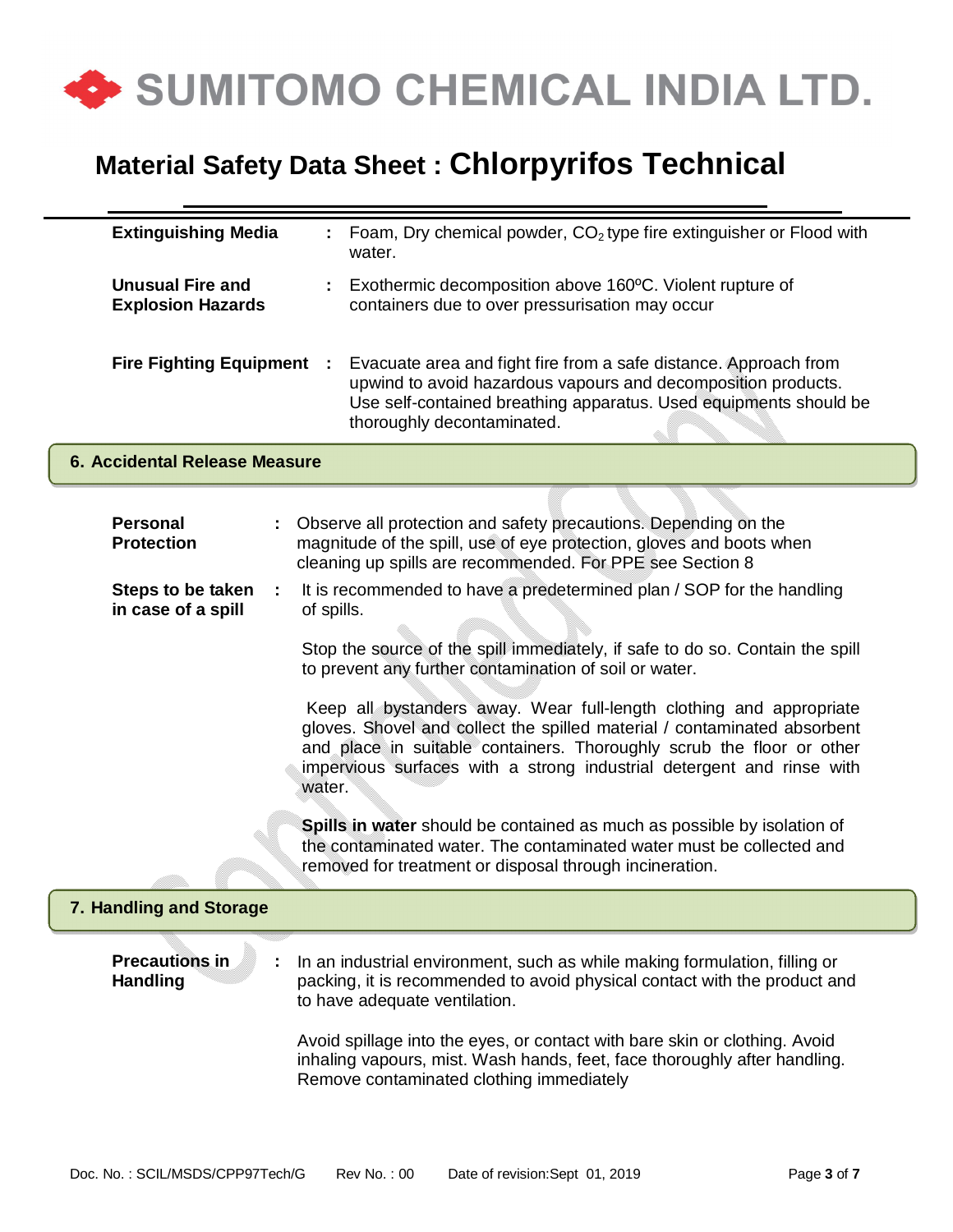

| <b>Precautions in</b><br><b>Storage</b>  |                           | The product is stable under normal conditions of warehouse storage.<br>Keep container lids tightly closed. Store below 45 °C.                                                                                                                                                                      |  |
|------------------------------------------|---------------------------|----------------------------------------------------------------------------------------------------------------------------------------------------------------------------------------------------------------------------------------------------------------------------------------------------|--|
|                                          |                           | Store in a cool, dry, well- ventilated place away from foodstuffs, animal<br>feed under lock & key.                                                                                                                                                                                                |  |
| <b>Specific Use</b>                      |                           | The product is meant / approved to be used as insecticide.                                                                                                                                                                                                                                         |  |
| 8. Exposure Controls/Personal Protection |                           |                                                                                                                                                                                                                                                                                                    |  |
| <b>Exposure Limit</b><br><b>Values</b>   |                           | : TLV (ACGIH) : $0.2 \text{ mg/m}^3$ (skin)<br>: 0.6 mg/m <sup>3</sup><br><b>STEL</b>                                                                                                                                                                                                              |  |
| <b>Personal</b><br><b>Protection</b>     |                           | When used in a closed / automated system, personal protection equipment<br>may not be required. When closed system is not possible in case of<br>maintenance, repair, sampling etc, systems must be made nonhazardous<br>before opening                                                            |  |
| <b>Respiratory</b><br><b>Protection</b>  |                           | The product is likely to pose inhalation exposure concern during normal<br>handling. In the event of an accidental discharge of the material during<br>manufacture or handling which produces a vapours or mist, workers should<br>put on respiratory protection equipment with a universal filter |  |
| <b>Protective Gloves</b>                 | $\mathbb{Z}^{\mathbb{Z}}$ | Wear heavy duty appropriate gloves                                                                                                                                                                                                                                                                 |  |
| <b>Eye Protection</b>                    |                           | Wear goggles, face shield or safety glasses. It is recommended to have an<br>eye wash fountain available in the work area.                                                                                                                                                                         |  |
| <b>Skin Protection</b>                   |                           | Wear appropriate protective clothing to prevent direct skin contact                                                                                                                                                                                                                                |  |
| 9. Physical and Chemical Properties      |                           |                                                                                                                                                                                                                                                                                                    |  |
| <b>Physical State</b>                    |                           | Solid                                                                                                                                                                                                                                                                                              |  |

|        | oullu                              |
|--------|------------------------------------|
|        | : Pale yellow to off white crystal |
|        | Mild mercaptan like odour          |
|        | : 1.4007 +/- 0.067 at 20 °C        |
|        | $: 4.88 + (-0.11)$                 |
| ÷      | Not Applicable                     |
| $\sim$ | 3 mPa at 25 °C                     |
|        |                                    |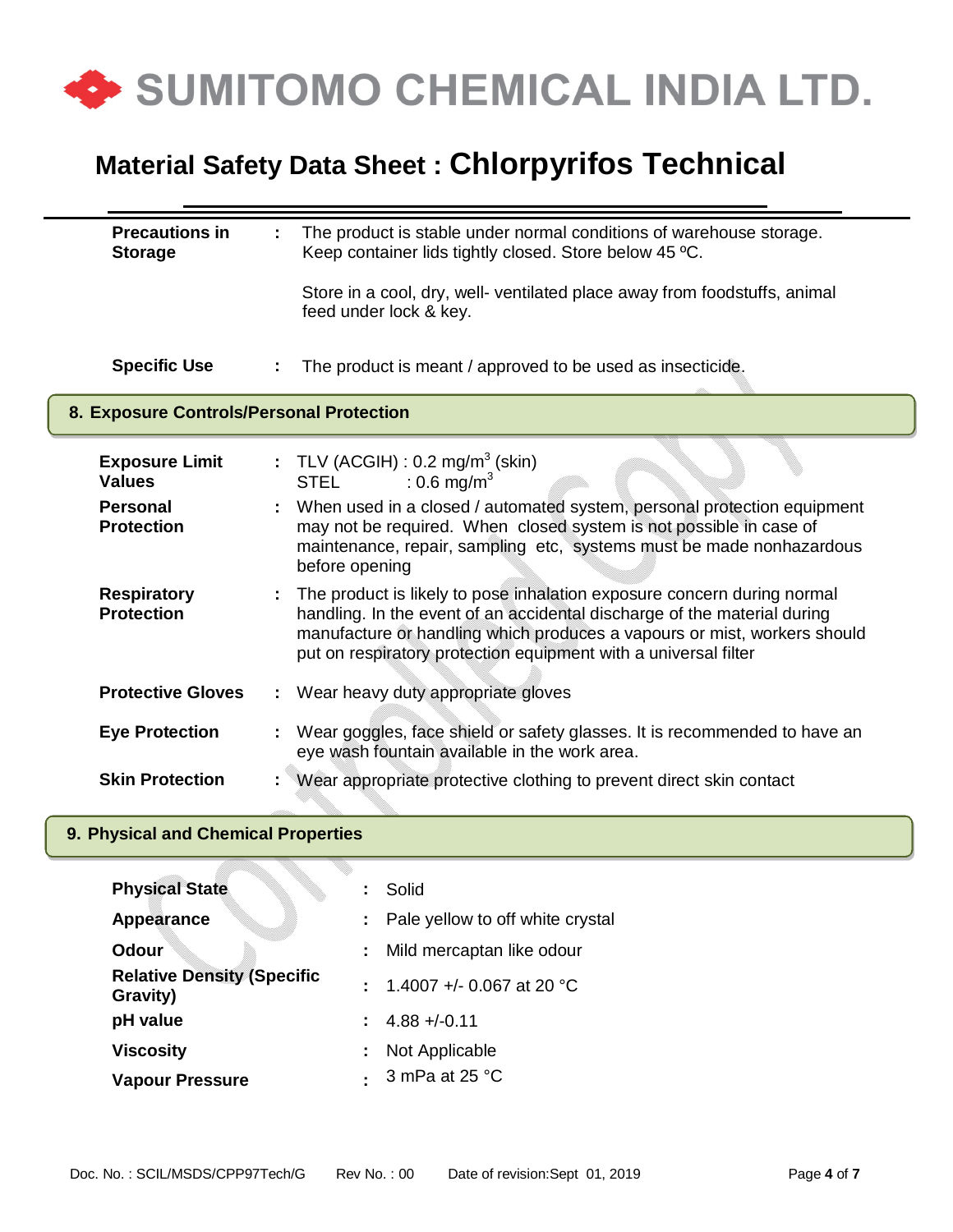

| <b>Vapour Density</b>                            | Not known                                                                                                                                 |  |  |
|--------------------------------------------------|-------------------------------------------------------------------------------------------------------------------------------------------|--|--|
| <b>Melting Point / Freezing</b><br><b>Point</b>  | 40.5± 0.07 °C                                                                                                                             |  |  |
| <b>Boiling Point</b>                             | 160 °C (Decomposition)                                                                                                                    |  |  |
| <b>Flash Point</b>                               | 190 °C                                                                                                                                    |  |  |
| <b>Auto Ignition Temp</b>                        | Not known                                                                                                                                 |  |  |
| <b>Flammable Limits</b>                          | Not applicable                                                                                                                            |  |  |
| <b>Solubility in Water</b>                       | 1.26 mg/L at 20 °C<br>÷                                                                                                                   |  |  |
| <b>Stability and Reactivity</b><br>10.           |                                                                                                                                           |  |  |
| <b>Chemical Stability</b>                        | Product is stable under ambient conditions of storage                                                                                     |  |  |
| <b>Materials to Avoid</b>                        | Avoid contact with alkaline materials.                                                                                                    |  |  |
| <b>Hazardous</b><br><b>Decomposition Product</b> | Refer to section no. 5                                                                                                                    |  |  |
| <b>Hazardous</b><br>Polymerisation               | Not known.                                                                                                                                |  |  |
|                                                  |                                                                                                                                           |  |  |
| <b>Toxicological Information</b><br>11.          |                                                                                                                                           |  |  |
| <b>Health Hazards</b>                            | Refer to section no. 3                                                                                                                    |  |  |
| <b>Acute Toxicity</b>                            | The product is toxic. It should be treated with the usual care of<br>handling hazardous chemicals.                                        |  |  |
| <b>Route(s) of Entry</b>                         |                                                                                                                                           |  |  |
| Ingestion<br><b>Skin</b><br>Inhalation           | $LD_{50}$ , oral, rat: > 200 mg/kg body weight<br>$LD_{50}$ , dermal, rat: > 2000 mg/kg body weight<br>4 hour LC50, rat: is 1.43 mg/L air |  |  |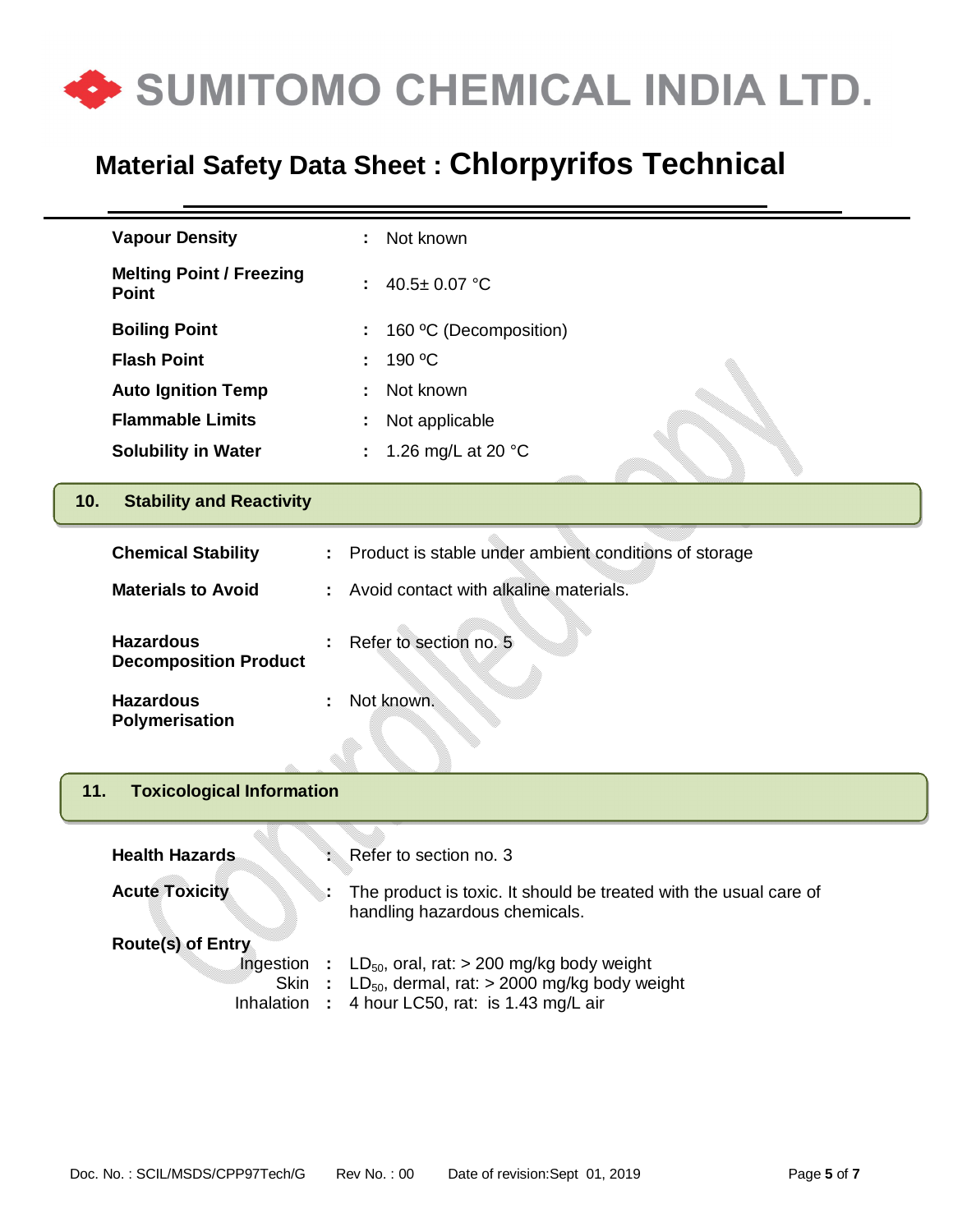

| 12.<br><b>Ecological Information</b>                 |                                                                                                                                                                                                                                                                                                     |  |  |
|------------------------------------------------------|-----------------------------------------------------------------------------------------------------------------------------------------------------------------------------------------------------------------------------------------------------------------------------------------------------|--|--|
| <b>Acute Oral Toxicity in</b><br><b>Birds</b>        | In Mallard ducks >490 mg/kg of body weight                                                                                                                                                                                                                                                          |  |  |
| <b>Acute Toxicity in Fish</b><br>(96 hrs $LC_{50}$ ) | Rainbow trout: $0.007 - 0.053$ mg/L                                                                                                                                                                                                                                                                 |  |  |
| <b>Acute Toxicity Honey</b><br>bees                  | : Oral $LC_{50}$ 48 Hrs. > 360 ng/bee<br>Contact LC50 hrs > 70 ng/bee                                                                                                                                                                                                                               |  |  |
| <b>13. Disposal Considerations</b>                   |                                                                                                                                                                                                                                                                                                     |  |  |
| <b>Waste Treatment</b><br><b>Methods</b>             | Keep out of drains, sewers, ditches and waterways.<br>Left-over material that should not be used or chemically reprocessed and<br>should be disposed of in a landfill approved for pesticide disposal. Other<br>possible methods of disposal are controlled incineration with flue gas<br>scrubbing |  |  |
| <b>Containers</b>                                    | Emptied containers may retain vapour and product residue. Observe all<br>labeled safeguards until container is cleaned or destroyed.<br>Triple or pressure rinse empty containers. Pour rinse water into<br>formulation tank. Store for collection by approved waste disposal service.              |  |  |
|                                                      | Dispose of as non hazardous industrial waste. Do not re-use containers.                                                                                                                                                                                                                             |  |  |
|                                                      | Disposal of waste and packaging materials must always be in accordance<br>with all applicable local laws / regulations.                                                                                                                                                                             |  |  |
| <b>14. Transport Information</b>                     |                                                                                                                                                                                                                                                                                                     |  |  |
|                                                      | The data provided in this section is for information only. Please apply the appropriate                                                                                                                                                                                                             |  |  |

regulations to properly classify your shipment for transportation.

Toxic substances under the applicable, ICAO/IATA, IMO, ADG.

| <b>IMDG Classification</b>  |                                                              |
|-----------------------------|--------------------------------------------------------------|
| <b>Proper Shipping Name</b> | : Organo phosphorous pesticide, Solid, toxic, (Chlorpyrifos) |
| <b>Hazard class</b>         | $\therefore$ Class-6.1                                       |